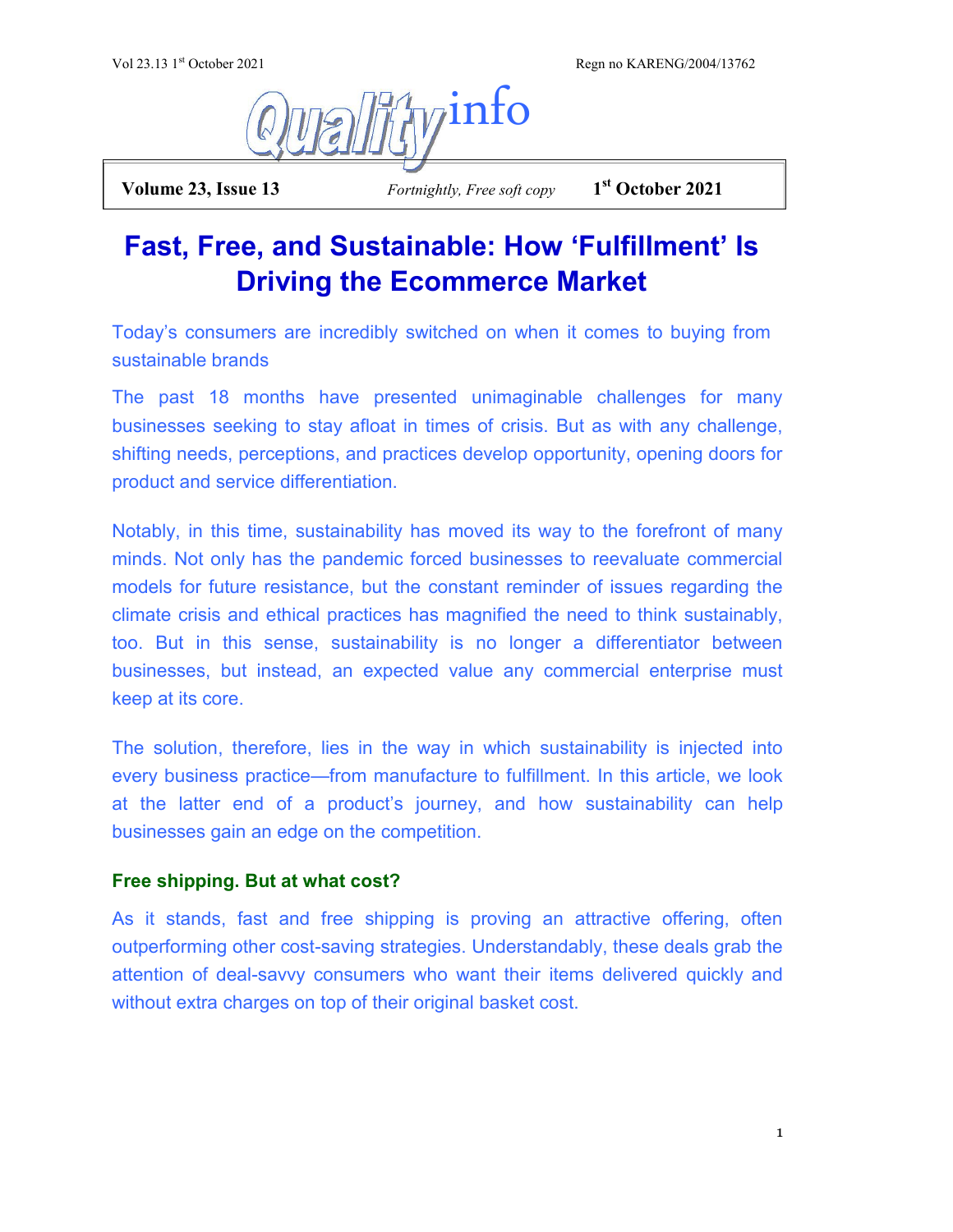In fact, how many of us have paused, hesitated, or even abandoned an order for the opposite reason? Well, you're not alone—[64 percent](https://www.shopify.com/enterprise/the-future-of-ecommerce/shipping-and-logistics) of all online consumers expect their orders to be shipped for free and within five working days. What's more, [68 percent of us](https://solutions.ups.com/rs/935-KKE-240/images/UPS-Pulse-of-the-Online-Shopper-2017-Volume-5_Retail_Fundamentals.pdf) will check a returns policy before making a purchase. Present major obstacles here, and retailers will be providing an instant turn off in an ultracompetitive sales sphere.

Ultimately, an attractive delivery option can make all the difference in a customer choosing your products over a competitor's. Unless they have developed longstanding brand love, the chances of a customer remaining loyal to an offering that they can get for less and in quicker time elsewhere, are low.

This isn't to undermine the importance of sustainability and environmental responsibility, though. Although fast and free shipping is expected, it may not necessarily be the most ethical business model, particularly if it will mean greater emissions for more frequent deliveries, and cost-cutting measures in other areas of the business in order to make up for lost shipping fees.

Global reports state that consumers would be more likely to purchase from companies with an established reputation for sustainability, too. This suggests it is just as important for online businesses to focus their efforts on acting ethically as it is for them to fulfil orders efficiently.

But with the rise of online shopping, which has been propelled by the pandemic with a [48-percent increase](https://www.thisismoney.co.uk/money/bills/article-9664031/Online-shopping-spend-surges-lockdown-Ofcom-data-shows.html) in online spending coming as a result of lockdown restrictions, businesses may be finding themselves weighing up the two. Clearly, there is misalignment between consumer expectations and commercial values here, and choosing between the two will require more than a look at a business's bottom line.

## **Sustainability and credibility**

It should be noted that today's consumers are incredibly switched on when it comes to buying from sustainable brands. They can see through the smoke and mirrors or false claims to make informed decisions about the products and services they choose. And more often than not, these decisions are based on a brand's credibility.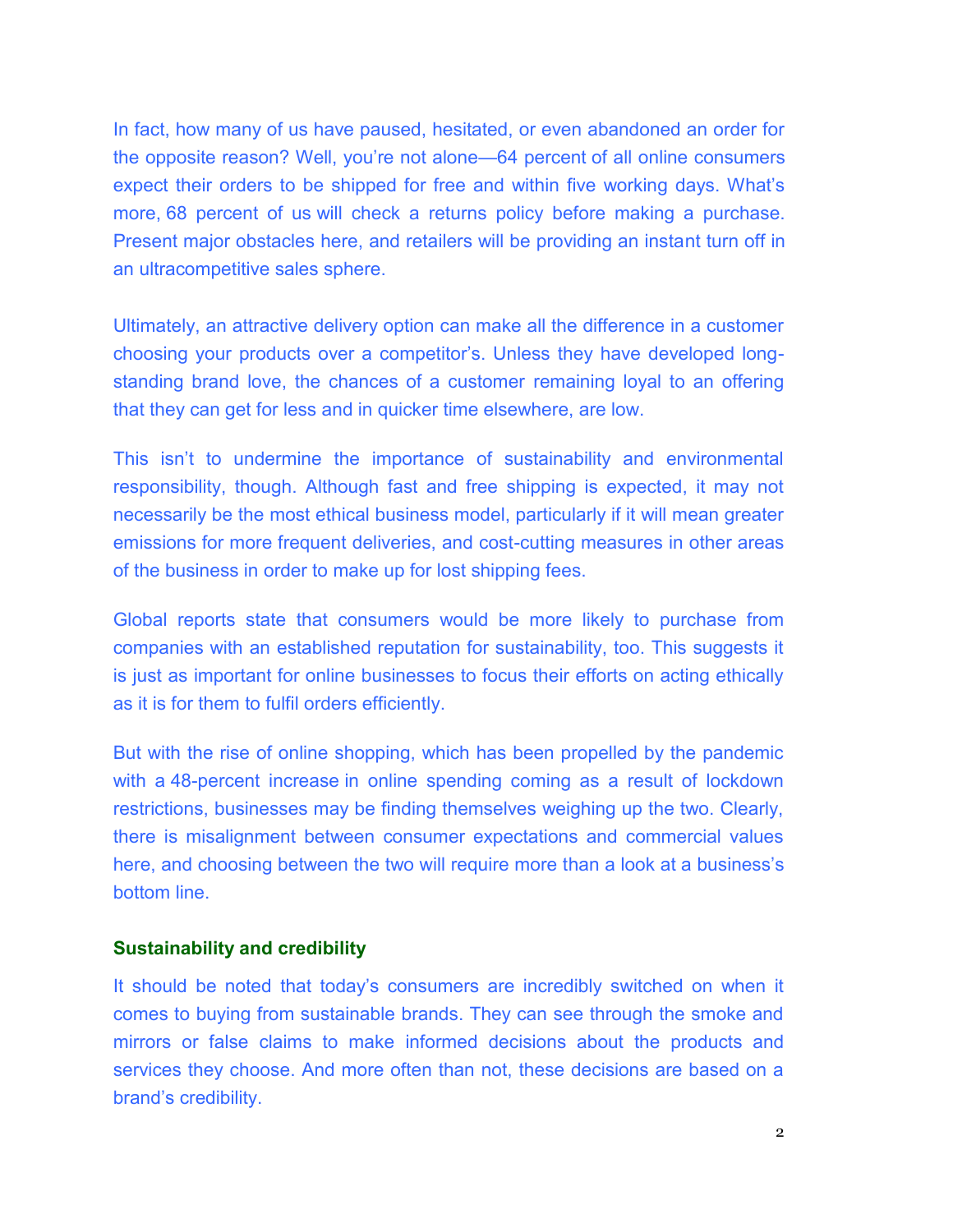Any business can say it is doing certain things to protect the planet and their people; however, not all can provide sufficient evidence. As competition increases, these are the businesses that are finding themselves falling behind.

We only need to look to recent examples such as Boohoo for proof. In 2020, the fast-fashion giant found itself in [hot water](https://www.forbes.com/sites/andrewbusby/2020/07/07/as-slavery-allegations-continue-to-surround-boohoo-why-the-days-of-the-5-dress-are-well-and-truly-over/?sh=6628199259e0) when it was revealed it was not following sustainable or ethical business practices. Poor warehouse conditions, less than minimum-wage pay, and inadequate health and safety standards were just a few of the concerns.

As a result, the company experienced huge losses, with its share price falling by more than a third during the first two days of the scandal coming to light. There is an undeniable perception on sustainability and ethical working practices, and people do not want to support brands that don't support their economy and their people.

Interestingly however, as a fast-fashion retailer, Boohoo is renowned for its speedy shipping and low prices, even offering unlimited next-day delivery for a small, one-off yearly cost. Therefore, in this case, it is clear that efficient fulfillment alone is not enough to sustain commercial success. Its ethical responsibility had a larger part to play.

And while the company has attempted to correct its wrongdoings internally and then communicate these through marketing strategies, its tainted reputation is proving difficult to rebuild, suggesting just how important credibility is for a sustainable business.

But that's not all. When it comes to free and fast shipping, credibility continues to play a significant role in shaping consumers' perceptions of the service they are going to receive. For larger brands with established reputations, this is less of an issue, but for smaller companies that may be starting their ecommerce journey, it is vital to appear a reliable, trustworthy, and credible enterprise that is going to follow through with its promise of a fast and free delivery.

This may be through clear contact details for consumers to get in touch with queries; customer reviews; business information; and responsive and helpful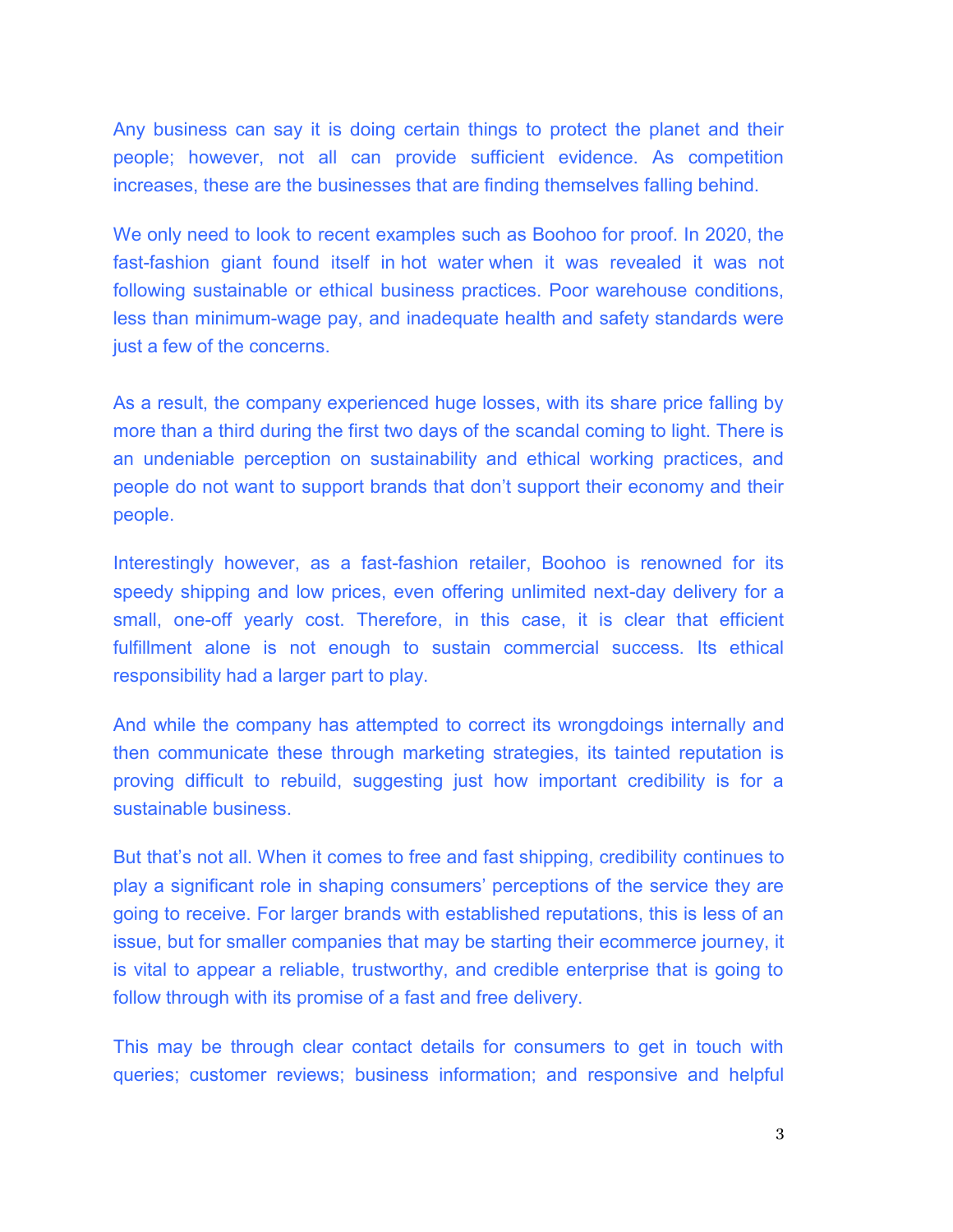customer service via email, live chat, direct messaging, or phone calls, for example.

## **A balancing act**

Of course, building credibility will not solve every issue for a business, but it is a place to start. It is also a common denominator for sustainability and fulfillment, and can help businesses differentiate themselves from the competition.

However, the misalignment between attractive cost-saving deals and sustainable business practices can cause confusion. Often, lower delivery fees and fast shipping incentives, particularly for items that are already low in price, can set off alarm bells and leave customers questioning the ethical impact of their purchase. Alternatively, high fees and long delays can send customers looking elsewhere. Both are bad for business.

Instead, businesses need to find a balance. Find the point at which free and fast shipping can be offered without impacting profit margins, and therefore, the sustained success of the business. For example, ASOS offers free delivery for orders over £35 (roughly \$50). While the majority of its customers are likely to spend this amount anyway, those that are not are enticed to do so, generating greater income for the business and an attractive deal for the customer. In the minds of customers, the reasonable threshold amount helps justify the cost saving as a sustainable offer, rather than something that will put the business out of pocket and force them to act unethically elsewhere to make back lost earnings.

The threshold will be different for every business, but through the use of data and analytics tools, the amount that is best for your business can quite easily be found. These tools can also help centralize activity, from sourcing and manufacture to product marketing and post-purchase service. With this in place, processes can become much more streamlined, which can in turn increase the efficiency of order fulfillment. If things are delayed, for instance in the case of pandemic disruption, email updates can be automated, ensuring you are also providing high-quality customer service.